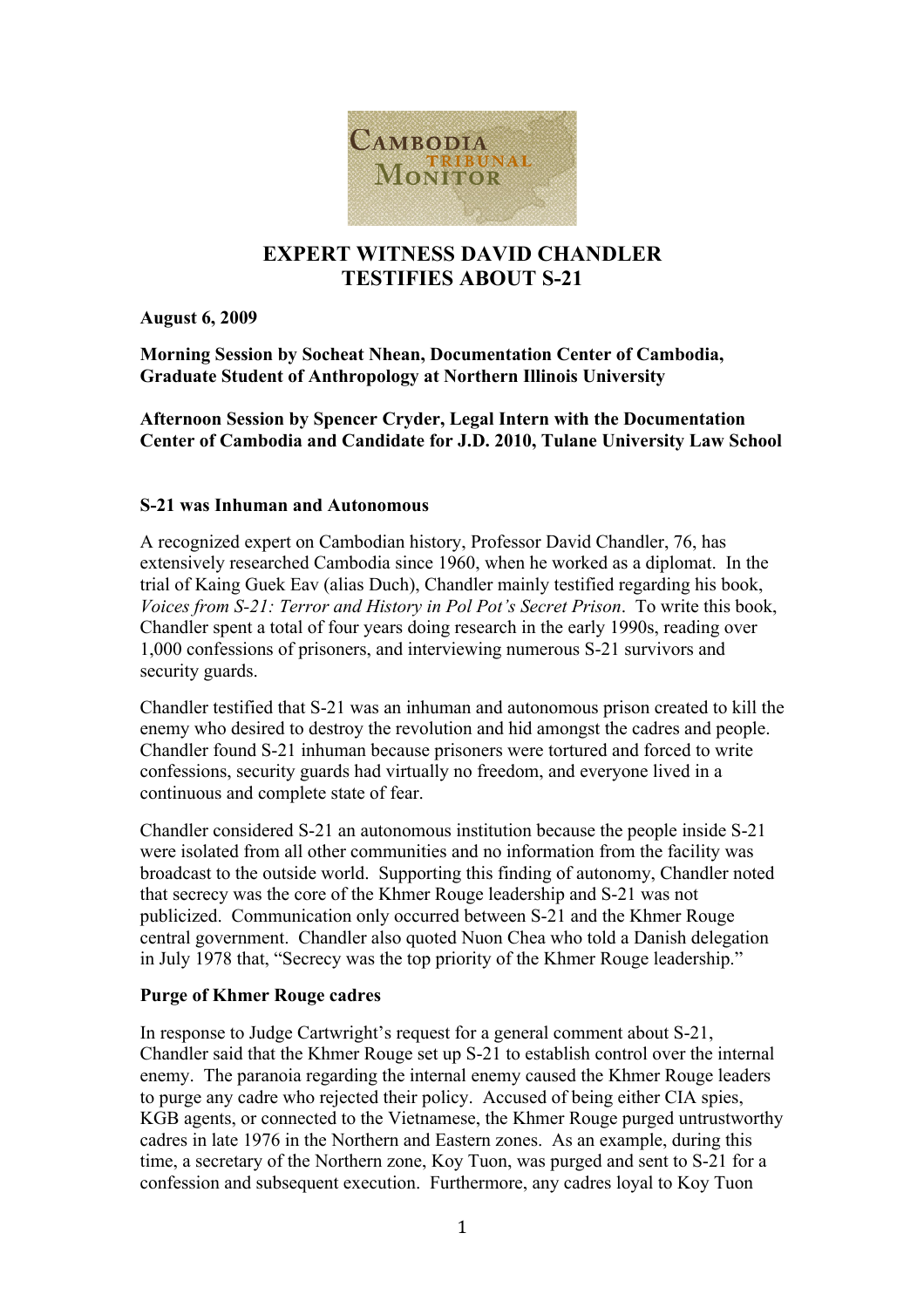also met the same fate. The numbers of S-21 prisoners reached its peak in 1977 when over five thousand "enemies" were brought in. In the next step, cadres from the Eastern and Northwest zones were sent to S-21.

### **Order to kill**

Chandler stated that a written decision by the Khmer Rouge Central Committee on March 30, 1976, caused the wave of killings. The Central Committee was convinced that the internal enemy was everywhere in Democratic Kampuchea and all of those enemies had to be "smashed." In Duch's morning response, Duch also noted the importance of the March 1976 decision: "Before that decision, the arrest focused on former Lon Nol government officials such as soldiers, teachers and other officials. After March 1976, the arrests were targeted at the internal enemy, *i.e.*, party members and high-ranking officials."

## **An Able and Efficient Administrator**

During the afternoon session, the civil parties questioned Professor Chandler regarding Duch's administration of S-21. Based on his years of research, Chandler regarded Duch as an enthusiastic and proud administrator. Duch worked out the methodology of prison management from scratch because no precedent existed in Democratic Kampuchea (DK) for such an operation. Chandler noted that Duch's constant innovation and improvement on the functioning of S-21 should come as no surprise. Throughout his life, Duch always pursued excellence – as a student, an apprentice, in his professional life, and at S-21. Duch did not want to simply serve the regime; he wanted to serve with a level of enthusiasm and skill that would make him proud of himself.

# **Dehumanization of the S-21 Prisoners**

When asked about the process of dehumanizing the prisoners, Professor Chandler quickly noted that dehumanization is a global phenomenon. He pointed out how societies often use euphemistic terms to avoid the brutal reality of war, *e.g.*, "body count," "collateral damage," and "smash." Furthermore, atrocities are not committed by some distinct kind of people in a faraway land, but instead by normal people under extraordinary conditions. These conditions existed at S-21: By combining a routinized behavior of violence with no system of punishment for normally punishable acts, the S-21 staff eventually began to act with "revolutionary" enthusiasm towards a dehumanized "enemy." By acting with absolute confidence in the implementation of their policy, Chandler compared the Khmer Rouge to a waterfall in which everyone was caught up.

Some of the prisoners didn't need dehumanization because the Khmer Rouge considered the Vietnamese completely outside of the human race. Chandler noted that females who were Vietnamese, ipso facto, were the group most vulnerable to sexual violence. Furthermore, the dehumanization process began in the trucks on the way to S-21; the prisoners were already considered and treated as non-human garbage. Emotions such as mercy had no value inside the walls of S-21; the prison served only to interrogate and execute prisoners. Once inside the walls of S-21, the inhuman conditions were designed to further break down the prisoners.